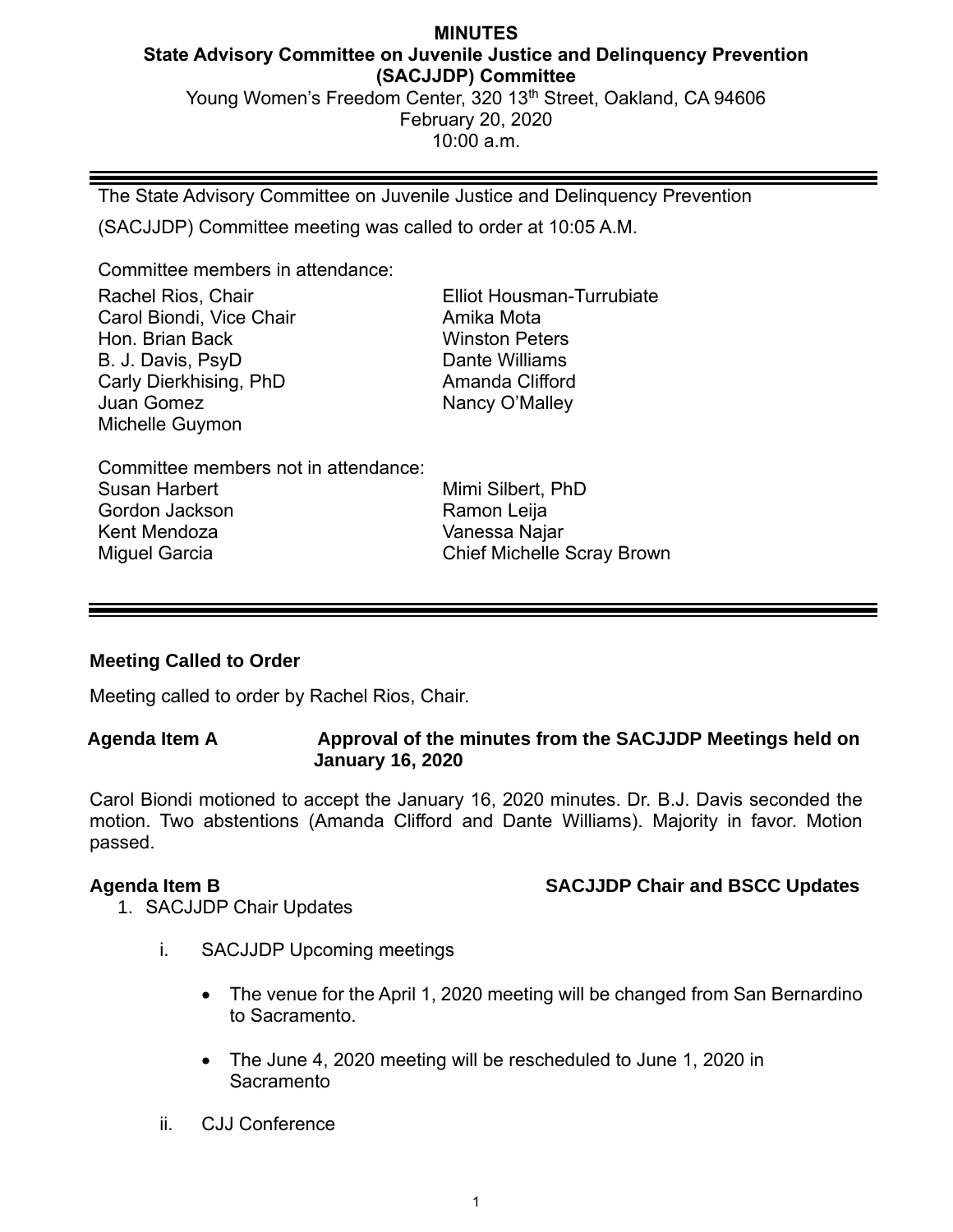The Coalition for Juvenile Justice (CJJ) conference will be held June 3-6, 2020, in Washington, D.C. Members Amanda Clifford and Michelle Guymon have expressed interest in attending.

iii. R.E.D. Subcommittee

The Office of Juvenile Justice and Delinquency Prevention has identified a Training and Technical Assistance Consultant that can assist the R.E.D. subcommittee in the development of a project scope. Staff will have an introductory call with the consultant in the coming weeks.

## 2. BSCC Updates

Updates presented by Ricardo Goodridge, Deputy Director, CPGP.

i. BSCC Board meeting, February 13, 2020 The BSCC's jail inspection process was a central discussion item at the February Board meeting.. As discussed at the January 16, 2020 meeting, the Governor's budget directed that:

The Board of State and Community Corrections will more actively engage counties regarding deficiencies identified as part of its inspections through its public board meeting process and by more frequent follow-up inspections. The Board will also provide additional technical assistance to those counties where issues are identified. Also, as part of the Title 15 jail standards review, the Board will make sure the standards are consistent with national best practices. (Governor's Budget Summary 2020-21. Page 142.)

The Board approved in concept a plan to provide enhancements to the jail inspection process by as follows, per the staff recommendation:

- At the end of the onsite jail inspection, BSCC Inspectors will document items of noncompliance, present their written findings to local jail administrators and offer guidance to help bring facilities into compliance.
- Final inspection reports will be issued to local jail administrators within 60 days of initial findings.
- All violations must be corrected within a prescribed time frame (to be determined by the board)
- Anything not fixed will be publicly posted and discussed during board meetings, at which point officials will decide whether to require the sheriff to explain in-person the reason for the continued failures.

After discussion, the Board added the following two recommendations:

- Conducti an analysis of the staffing and funding needs to address the increased workload associated with Board oversight, additional TA, etc.
- Conduct listening sessions to seek public input into the jail inspection process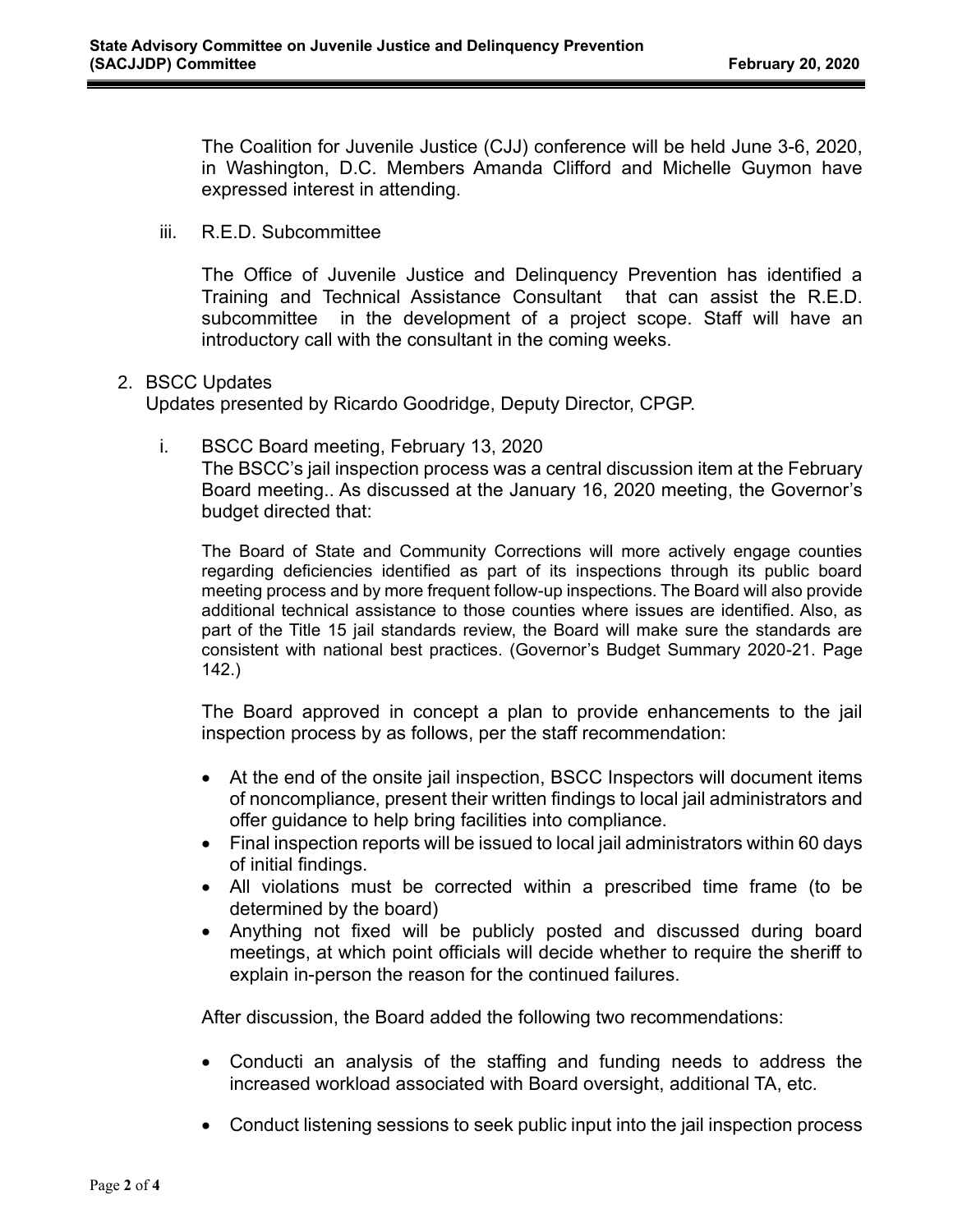In terms of next steps, the BSCC is planning 3 listening sessions – likely to be held in Sacramento, the Central Valley, and Southern California (Los Angeles or San Diego). The BSCC will ensure the SACJJDP receives information about these sessions as soon as they are scheduled. The BSCC will seek input both on the Jail inspection issues and on the revision to the Adult Title 15 and 24 regulations, which are currently in process.

ii. BSCC RFP release

The Board approved the releases of the California Violence Intervention and Prevention (CalVIP) Grant Program and the Proposition 64 Grant Program Request for Proposals (RFP).

iii. Changes to the BSCC Board

Two bills have been introduced that would change the membership of the BSCC itself. Each of these bills proposes adding 2 members to the 13- member Board, as follows:

AB 2205 by Assembly Member Reggie Jones-Sawyer would add two members to the board:

*rank-and-file probation officer or deputy probation officer who is actively serving as the president of a county probation association, and a public member who has a record of a felony conviction.*

SB 1013 by Senator Monning, which would add:

*Two additional members of the public who have previously been convicted of a felony.*

Governor Newsom appointed Norma Cumpian to the Board. Cumpian has served as the manager for women and non-binary services at the Anti-Recidivism Coalition since 2016. She was a volunteer coordinator at the Center for Restorative Justice Works from 2010 to 2015. Cumpian is a member of the Los Angeles County Gender Responsive Advisory Committee. She also helped organize and lead Convicted Women Against Abuse, a self-help organization that brings women a better understanding of domestic violence.

iv. Title II Updates

The Title II application is due March 30, 2020. With this application, the BSCC will be using the current state plan that ends on Sept 30, 2020. A new state plan is due March 30, 2021. SACJJDP will begin the new state plan development process on April 1, 2020.